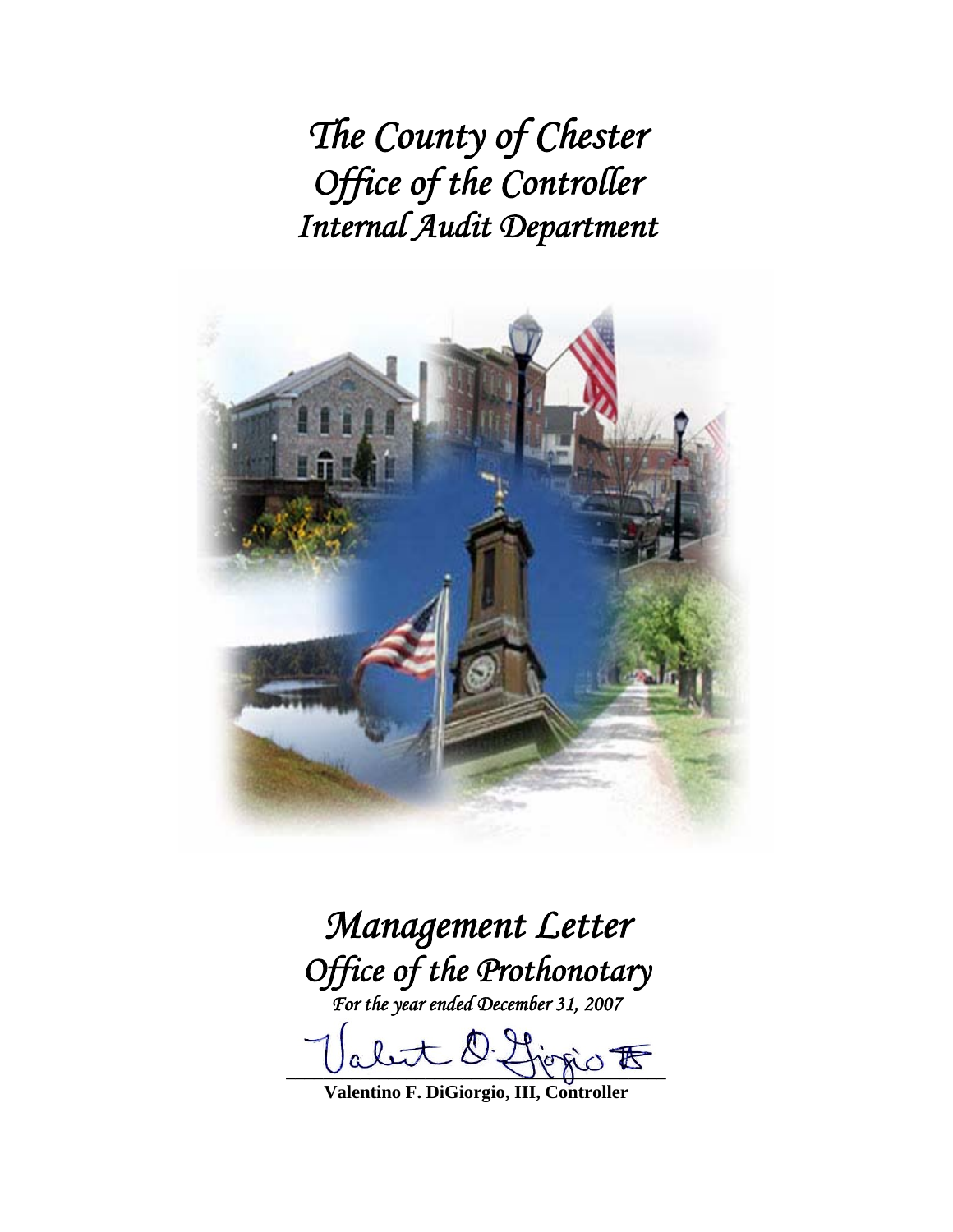#### **To: Bryan Walters, Prothonotary**

#### *Introduction*

On March 4, 2008, Internal Audit completed an audit of the *Office of the Prothonotary (Prothonotary)* for the year ended December 31, 2007. Gretchen W. Sohn, CIA, was the auditorin-charge and was assisted by 2 additional auditors. Internal Audit is required by County Code to review county offices annually to ensure compliance with policies and procedures and to assess their overall internal control structure. The scope of our audit included a review of the following:

- Cash/Escrow Payable
- Petty Cash/Change Fund
- Accounts Receivable
- Accounts Payable
- Cash Receipts
- Manual Receipts
- Cash Disbursements
- Voided Transactions
- Unclaimed Property Escheats.
- Automation Fee Fund

#### *Executive Summary*

The management and staff of the *Prothonotary* are, in all material respects, in compliance with policies and procedures set forth by the County of Chester, the Commonwealth, and the *Prothonotary*.

Findings involving both the internal control structure and the compliance with policies and procedures are included in this Management Letter. Based on Internal Audit's testing and observations, it is our opinion that these deficiencies are not the result of negligence, but are instead the consequence of one or more of the following:

- Oversights
- Human error

Internal Audit would like to thank the management and staff of the *Prothonotary* for their cooperation and assistance during the course of this audit. Internal Audit noted a considerable improvement in the areas audited and wish to commend the Prothonotary and his accounting staff for taking the necessary actions to resolve the issues addressed in last year's audit. We have provided herein a copy of our "Audit Findings" and "Recommendations" for your review and comment.

Please feel free to contact our office at (610) 344-6797 should you have any questions or concerns.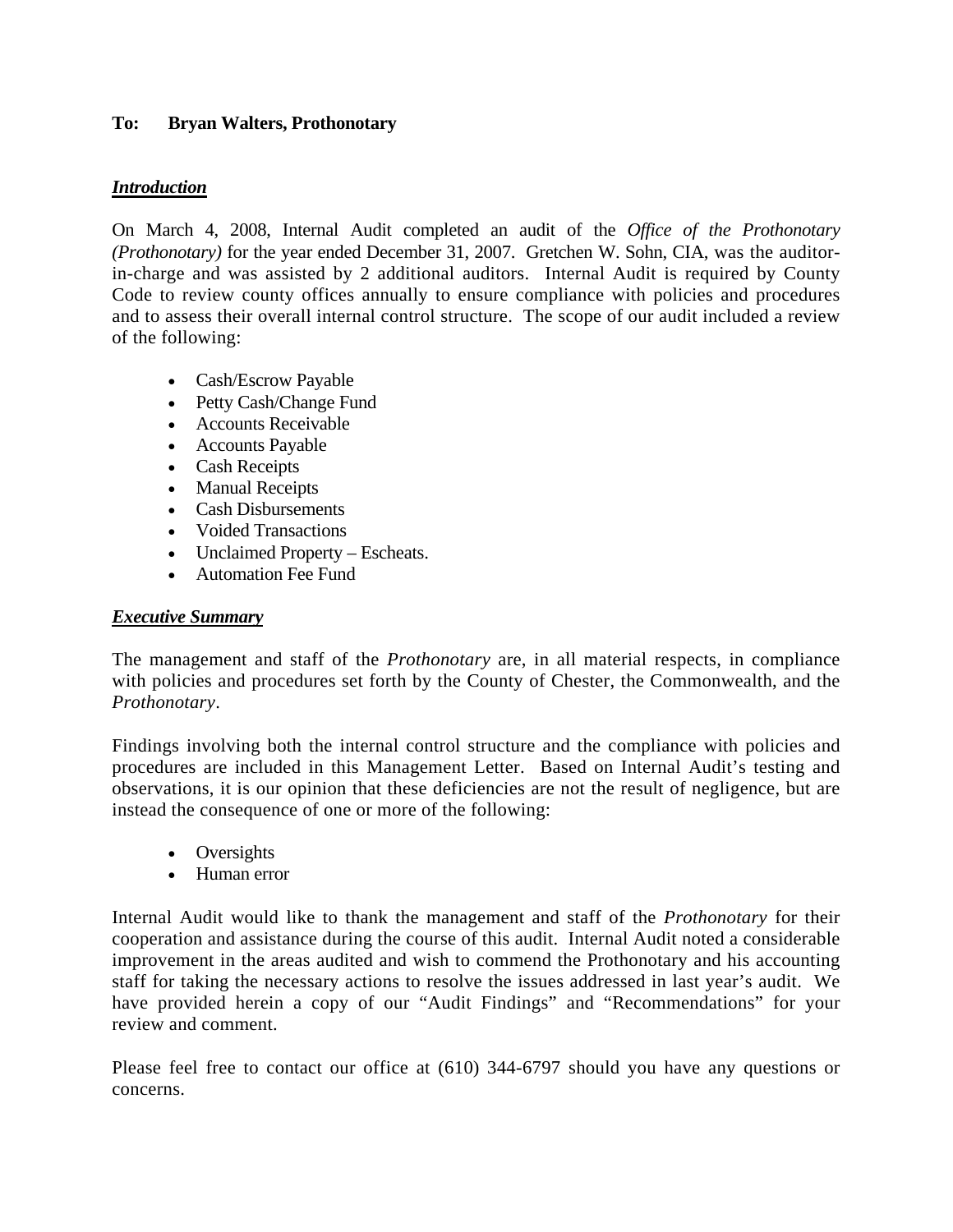# **COUNTY OF CHESTER**

# **OFFICE OF THE PROTHONOTARY**

# **FINDINGS AND RECOMMENDATIONS**

# **FOR THE YEAR ENDED DECEMBER 31, 2007**

# **I. INTERNAL CONTROL FINDINGS AND RECOMMENDATIONS**

## RECORDKEEPING/RECONCILIATION

#### Finding 1: Payments to the State

Internal Audit noted that the February 2007 payment to the State was  $25¢$  too much. The number of "Transcripts and Appeals" (110) from the system report was inadvertently carried over to the State Report as 111. Internal Audit also noted that a prior year's audit exception was not corrected. The June 2006 payment to the State was  $4\phi$  short. The net effect of these 2 calculation errors is that the State was overpaid by 21¢.

#### Recommendation

Internal Audit recommends that the bookkeeper be more careful when completing the monthly State report. Internal Audit also recommends that the check signers review more carefully the support given to them before signing the check. To correct the exceptions, the bookkeeper must short the next payment to the State by  $21¢$ .

#### Auditee Response

*See management's responses on pages 5-6.* 

## **II. COMPLIANCE WITH POLICIES AND PROCEDURES**

#### Finding 1: Voided Disbursements

Internal Audit noted the following:

- In 4 instances, the signature line of the original voided check was not cut-out and/or defaced.
- In 2 instances, check stubs were not properly labeled "void".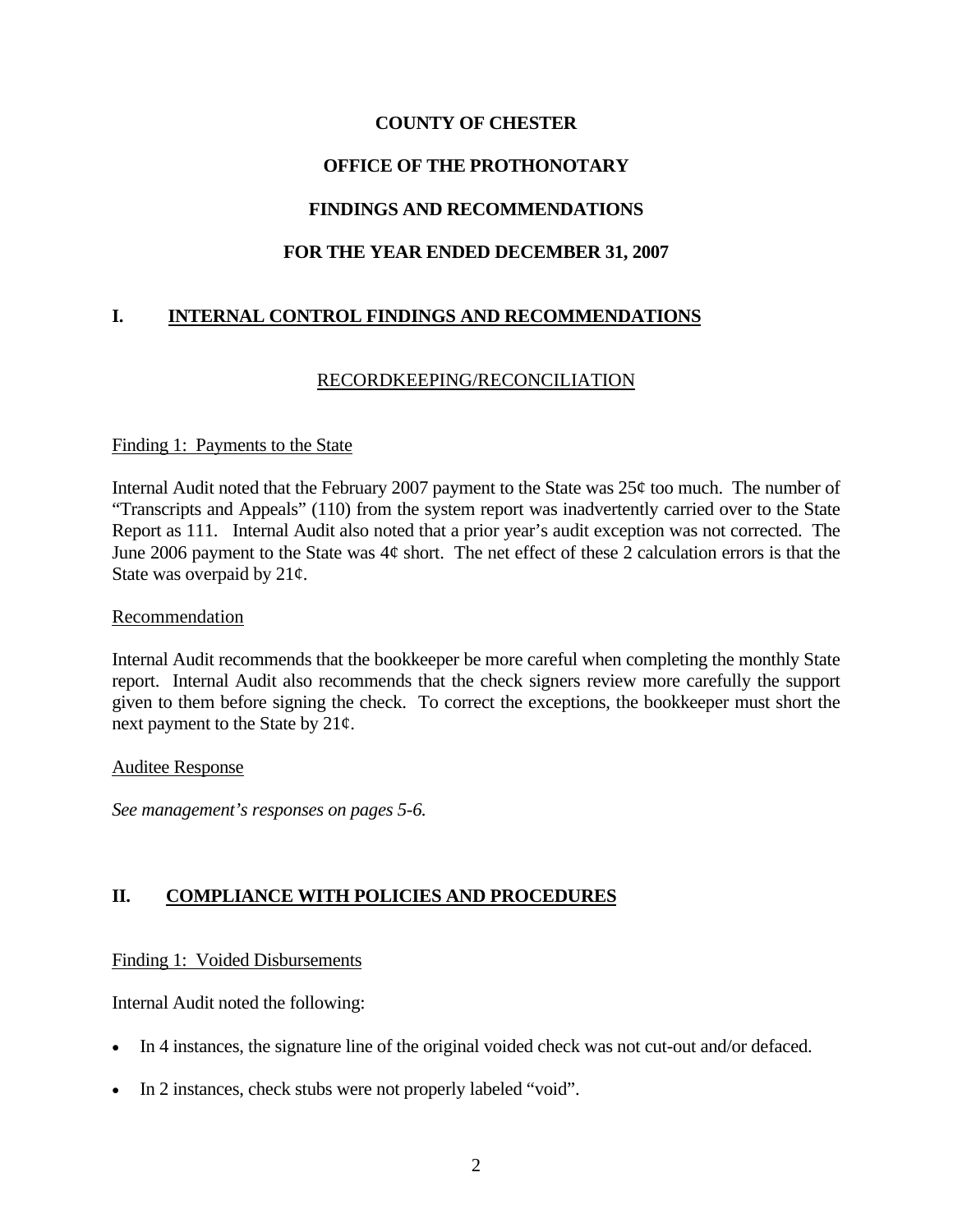# **COUNTY OF CHESTER**

# **OFFICE OF THE PROTHONOTARY**

# **FINDINGS AND RECOMMENDATIONS**

# **FOR THE YEAR ENDED DECEMBER 31, 2007**

# **II. COMPLIANCE WITH POLICIES AND PROCEDURES**

Finding 1: Voided Disbursements (continued)

#### **Recommendation**

Internal Audit recommends that all voided checks and check stubs be properly labeled as such. Internal Audit also recommends that the signatures on the original voided check be cut-out and/or defaced.

#### Auditee Response

*See management's responses on pages 5-6.*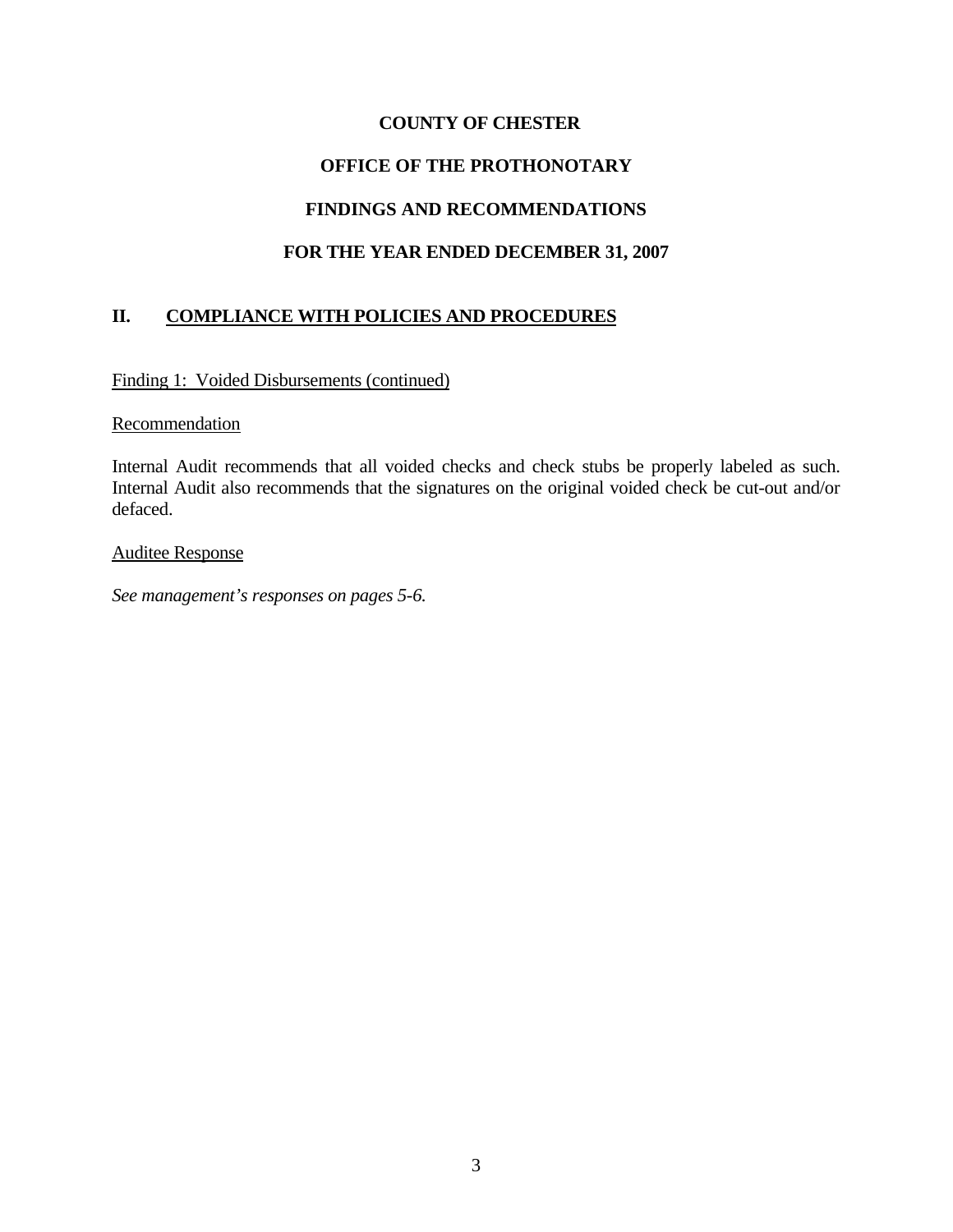#### **COUNTY OF CHESTER**

### **OFFICE OF THE PROTHONOTARY**

## **SUMMARY OF EXIT CONFERENCE**

### **FOR THE YEAR ENDED DECEMBER 31, 2007**

On March 4, 2008, Prothonotary Bryan Walters indicated through a written confirmation that an exit conference would be waived for this year. All findings were discussed at length at the Closing Conference. The Prothonotary has accepted the report and management letter as presented.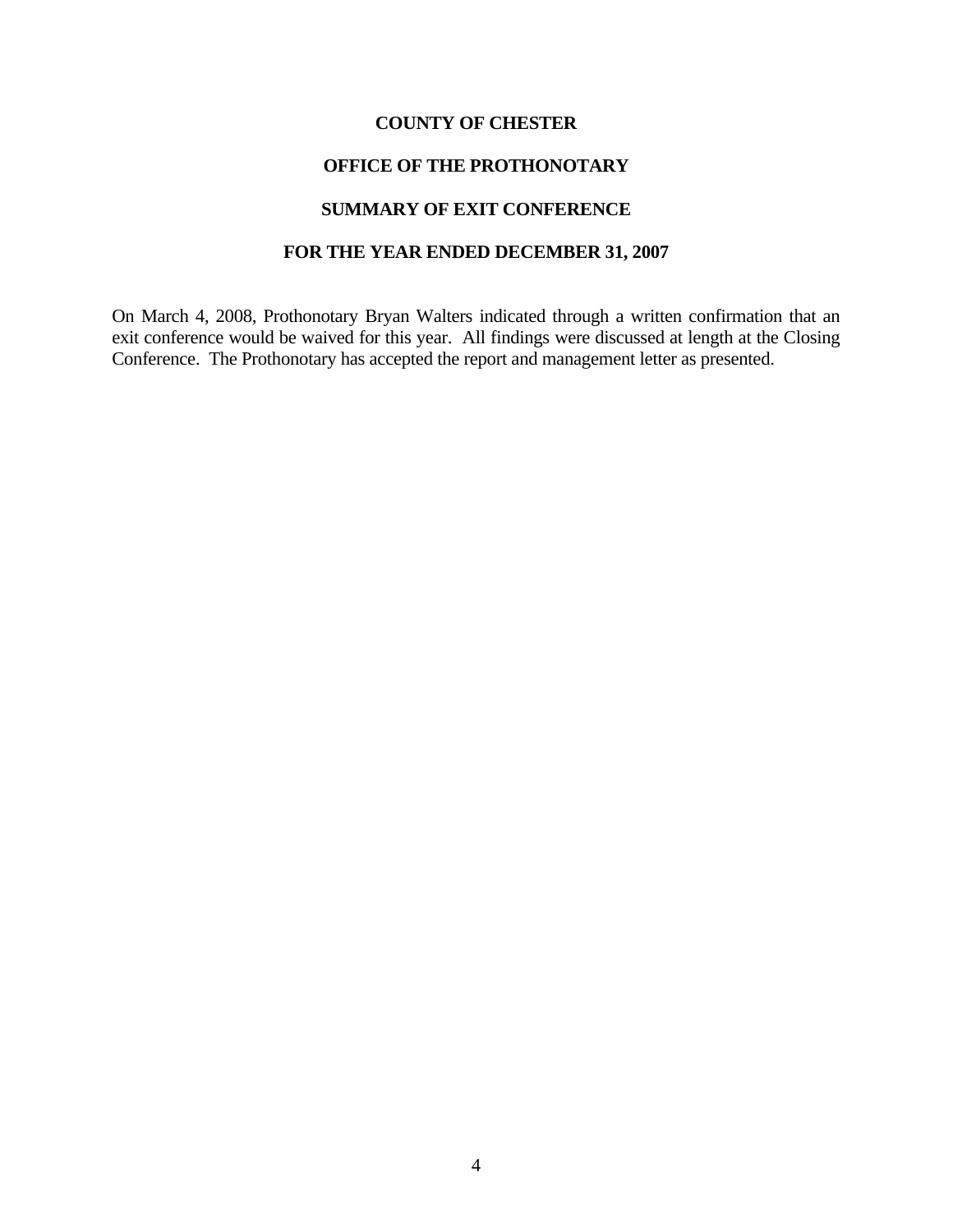

OFFICE OF THE PROTHONOTARY Chester County, Pennsylvania 2 North High Street, Suite 130 P.O. Box 2748 West Chester, PA 19380-0991 (610) 344-6300

Bryan D. Walters Prothonotary

Elizabeth A. Doan **First Deputy** 

Holly L. Setzler Solicitor

February  $28^{th}$ , 2008

Gretchen W. Sohn. CIA Senior Auditor Office of the Controller, County of Chester West Chester, PA 19380

Subject: Corrective Action Plan of Internal Audit, Year Ending December 31, 2007.

Ms. Sohn:

Thank you for the courtesy and professionalism shown by your staff during the 2007 audit. This letter will address the two findings noted by your office.

## Area Audited: Recordkeeping/Reconciliation

Description of Findings: The State was overpaid by the Prothonotary by the amount of 12 cents.

Auditee position: the Prothonotary concurs with this finding.

Correctiye action to be implemented: The bookkeeper will double-check his calculations and the check signers will review all supporting documents before signing.

## Area Audited: Compliance with Policies and Procedures

**Description of Findings:** four instances in which the signature line of the voided check **Description of Findings:** four instances in which the signature line of the voided check<br>was not cut out or defaced and two instances in which the check stubs were not labeled<br>yoid void.

Auditee position. The Prothonotary concurs regarding voided check stubs. The Prothonotary does not concur regarding voided checks. All noted checks were marked void across the face of the check. No voided checks, either this year or any other year, have been stolen and/or cashed. In 2004, the Prothonotary received a recommendation from the controller's office that the signature line be cut or defaced. The Prothonotary chose not to adopt this recommendation and was not cited in 2005 or 2006 for declining to adopt this recommendation. A county *policy* of defacing or cutting out the signature line was not, until the 2007 audit, communicated to the Prothonotary. We are happy to comply with this new policy and have implemented it post-audit, but we do not agree that we should be cited for declining a previous recommendation.

Beaulante